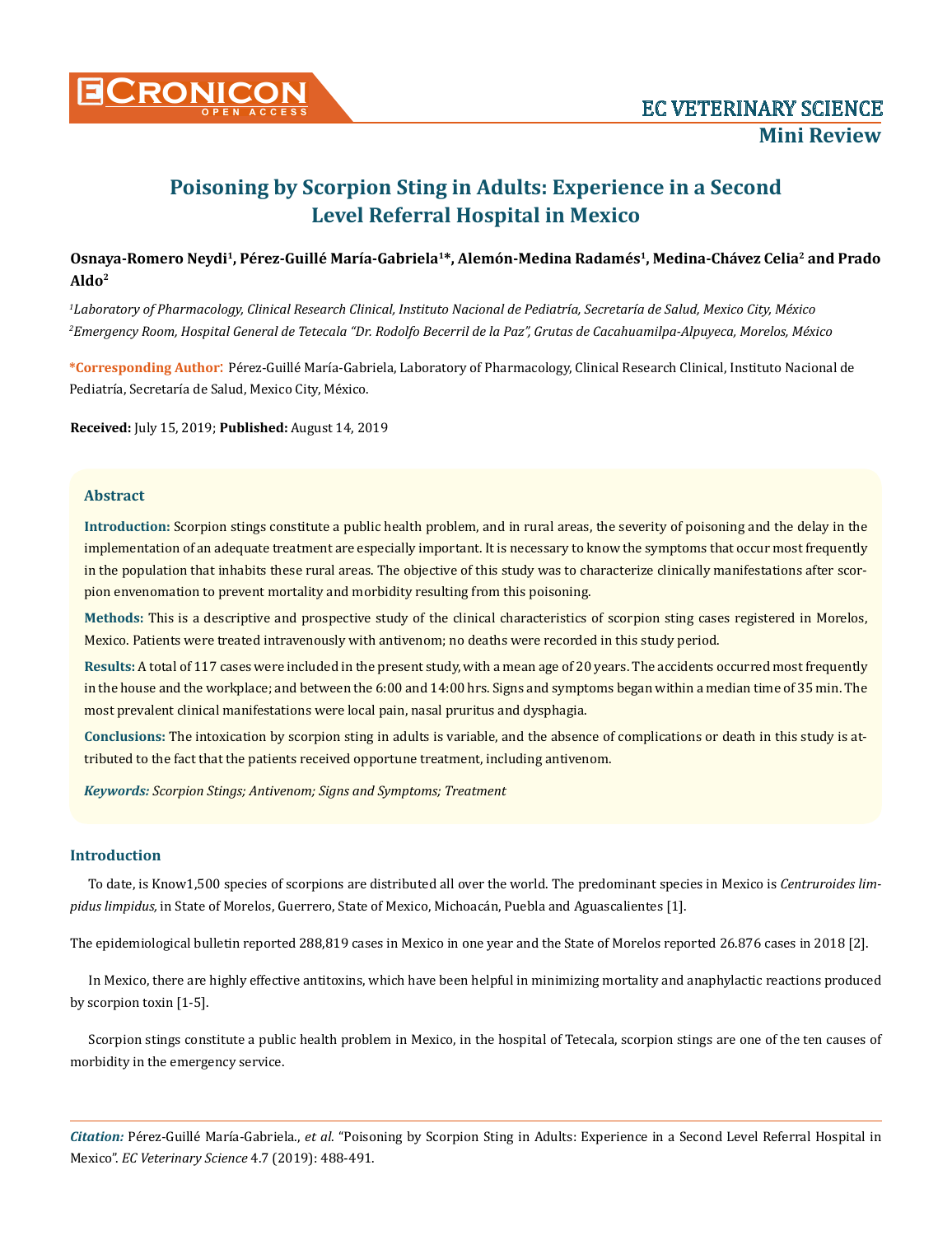#### **Objective of the Study**

The objective of this report is to describe clinically manifestations after scorpion sting in adult.

#### **Materials and Methods**

A descriptive and prospective study was conducted from 2013-2014 in the general hospital of Tetecala.

Inclusion criteria were: Patients older of 18-years old with a history of a scorpion sting within the last 24 hrs who requested care from the general hospital of Tetecala and demonstrated envenoming by scorpion sting or showed compatible clinical symptoms.

Given that the present study is a case report including the clinical condition and the treatment scheme of patients with scorpion stings, participant informed consent was not required.

Patients were assigned to one of three clinical states (mild, moderate and severe envenoming) based on a clinical evaluation and according to commonly accepted standards [6-8].

The drugs administered to the patients were analgesics, and antivenom (Alacramyn®, polivalent anti-scorpion fabotherapic, produced by Bioclon Institute, Mexico City, Mexico) at adequate doses to counteract intoxication symptoms as determined by the attending physician as follows: Mild envenoming were treated only with paracetamol (500 mg) in order to control the pain in the site of the sting. Moderate envenoming was treated with analgesics, plus a single dose of hydrocortisone and one ampoule of fabotherapic since the beginning of the clinical event. Additional doses of anti-venom were given every 60 minutes whenever it was necessary, depending on the patient's reactions. Severe envenoming was managed with two or three ampoules of the antivenom initially, and by administering one more ampoules every 60 minutes till the patient's recuperation was observable. Administration was intravenous and asymptomatic patients stayed only for observation.

#### **Results**

A total of 117 cases of scorpion stings reported in our second level referral hospital were included in the present study, 59 males (50.4%) and 58 females (49.6%), with a male/female ratio of 1:0.9. The median age was 20 years with a minimum of 20 years and maximum of 80 years, the median weight was 50 kg with a minimum of 50 kg and a maximum of 100 kg.

There were no significant differences between gender/sex, ages and weight into the groups.

The time between the bite and the appearance of signs and symptoms of scorpion envenoming began within a median time of 0.35 hrs and the time from sting to admission to the emergency room was 0.24 hrs. Patients stayed in observation in the emergency room for an average of 2 hrs, The hospital stay was longer in severe cases, with a median of 2 hrs.

The most frequent areas of the body bitten by scorpions were the hands, arms and feet.

In general the intoxication signs and symptoms presented were: local pain (83.8%), nasal pruritus (70.1%), dysphagia (55.5%), sore throat (53%), hyperaemia (49.6%), paraesthesia (46.1%), irritability (26.5%), vomiting (18.8%), respiratory failure and tachycardia (13.7%), nystagmus (10.2%) and sialorrhea (8.5%). None of the patients had comma, convulsive crisis, heart failure, pulmonary edema, low blood pressure or death.

The management of the patients in this hospital was based on analgesics, antivenom treatment; 100% of the patients were treated with paracetamol, all patients of group moderate and severe envenoming. The number of ampoules of antivenom for the treatment of moderate cases was 1 - 3 ampoules and severe cases received a minimum of 2 ampoule and a maximum of 4 ampoules. No deaths occurred, adverse reactions to the application of the antivenom.

*Citation:* Pérez-Guillé María-Gabriela., *et al*. "Poisoning by Scorpion Sting in Adults: Experience in a Second Level Referral Hospital in Mexico". *EC Veterinary Science* 4.7 (2019): 488-491.

489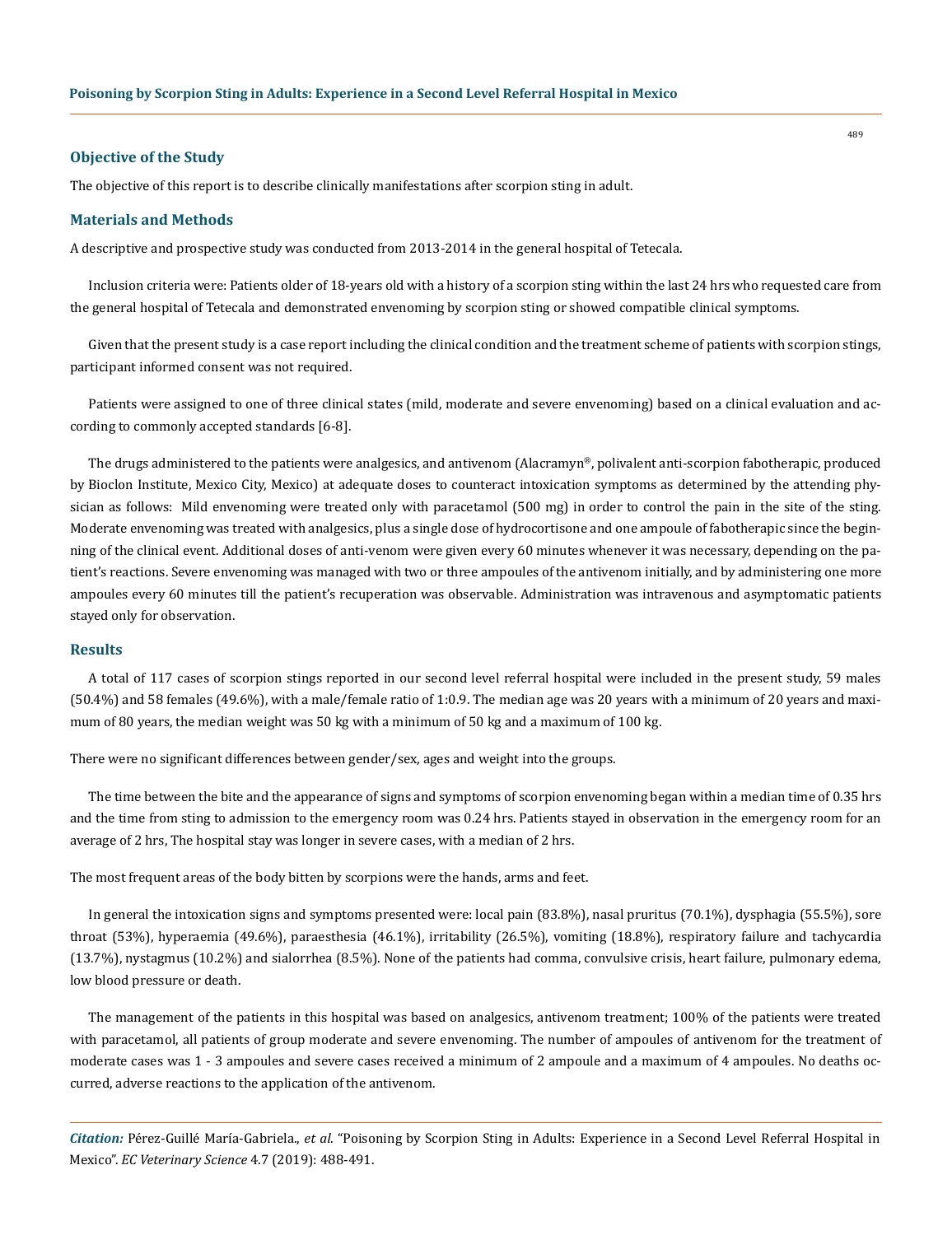## **Discussion**

Generally the scorpion is found in the houses, inside the clothes or the shoes, the subject when dressing in the morning suffers the sting in the hand or in the feet, which explains why accidents are more frequent in the home, in the morning and without predominance of same kind (1/0.9) [9-15].

In adults, it is not common to find nistagmus, although several patients presented this symptom, however in children it is considered as a symptom of severe intoxication [6].

Severe poisoning was the group with the longest hospital stay, with the objective of identifying any data that could pose a risk to the patient´s lives.

## **Conclusion**

We conclude that scorpion sting poisoning in adults is variable, and the absence of complications or death in this study is attributed to timely treatment, with antivenom.

#### **Acknowledgments**

We thank American Journal Experts for providing language help.

#### **Funding Sources**

None.

# **Disclosures**

None conflicts of interest.

# **Ethical Approval**

Given that the present study is a descriptive study and is a case report including the clinical condition and the treatment scheme of patients with scorpion stings, ethical approval and participant informed consent was not required.

#### **Bibliography**

- 1. [Dehesa-Dávila M and Possani LD. "Scorpionism and serotherapy in Mexico".](https://www.ncbi.nlm.nih.gov/pubmed/7801335) *Toxicon* 32.9 (1994): 1015-1018.
- 2. ["Boletín Epidemiológico Sistema Nacional de Vigilancia Epidemiológica Sistema Único de Información 2018" \(2018\).](https://www.gob.mx/salud/acciones-y-programas/boletinepidemiologico-sistema-nacional-de-vigilancia-epidemiologica-sistema-unico-de-informacion-2018)
- 3. Gurrola GB and Possani LD. "Structural and functional features of noxiudtoxin: a K+ channel blocker". *Biochemistry and Molecular Biology International* 37.3 (1995): 527-535.
- 4. [Dehesa-Dávila M. "Epidemiological characteristics of scorpion sting in León, Guanajuato, México".](https://www.ncbi.nlm.nih.gov/pubmed/2728020) *Toxicon* 27.3 (1989): 281-286.
- 5. Chowell G., *et al*[. "Epidemiological and clinical characteristics of scorpionism in Colima, Mexico \(2000-2001\)".](https://www.ncbi.nlm.nih.gov/pubmed/16574179) *Toxicon* 47.7 (2006): [753-758.](https://www.ncbi.nlm.nih.gov/pubmed/16574179)
- 6. Osnaya-Romero N., *et al*[. "Clinical symptoms observed in children envenomated by scorpion stings, at the children's hospital from the](https://www.ncbi.nlm.nih.gov/pubmed/11137536)  [State of Morelos, Mexico".](https://www.ncbi.nlm.nih.gov/pubmed/11137536) *Toxicon* 39.6 (2001): 781-785.

*Citation:* Pérez-Guillé María-Gabriela., *et al*. "Poisoning by Scorpion Sting in Adults: Experience in a Second Level Referral Hospital in Mexico". *EC Veterinary Science* 4.7 (2019): 488-491.

490